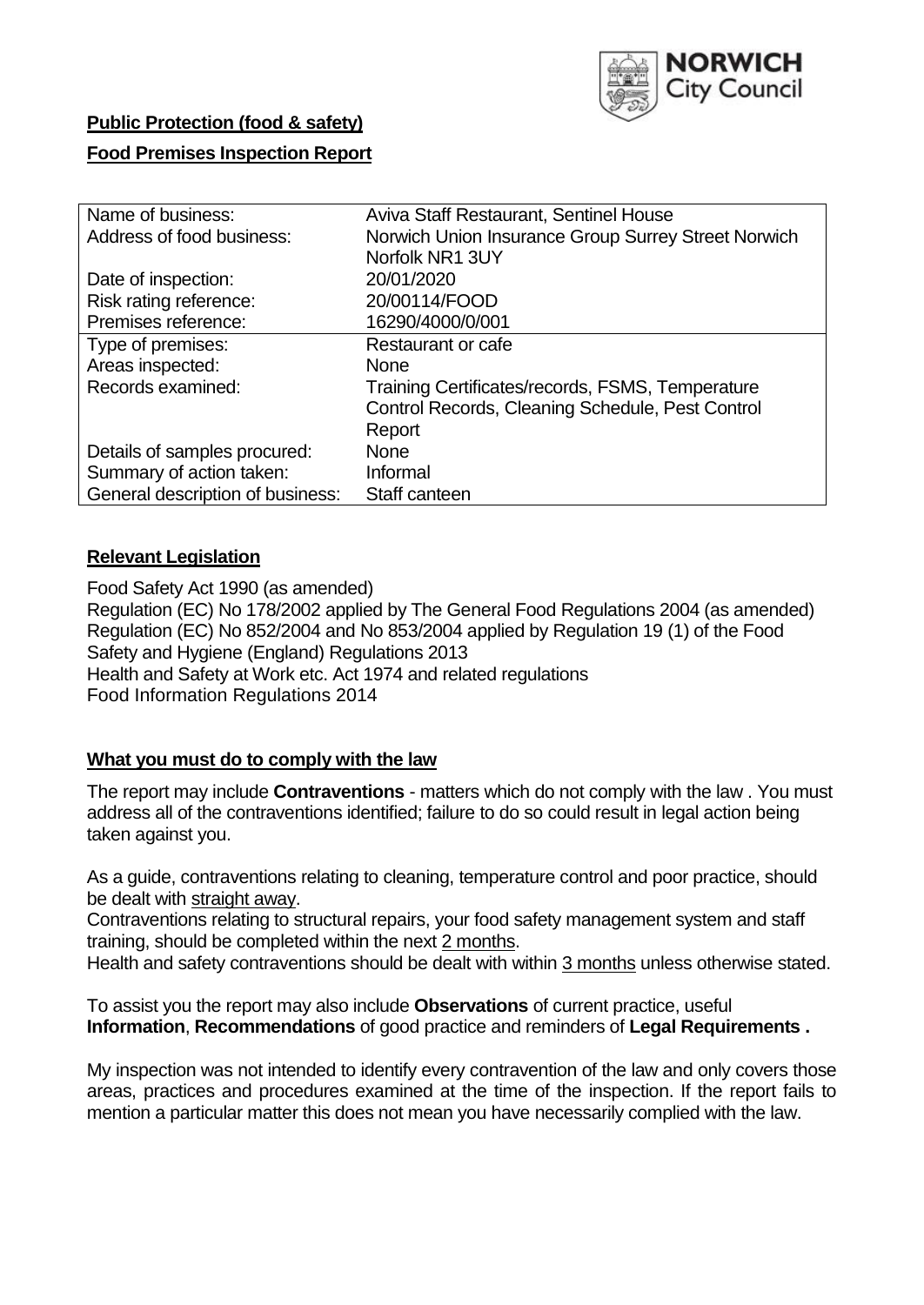# **FOOD SAFETY**

## **How we calculate your Food Hygiene Rating:**

The food safety section has been divided into the three areas which you are scored against for the hygiene rating: 1. food hygiene and safety procedures, 2. structural requirements and 3. confidence in management/control procedures. Each section begins with a summary of what was observed and the score you have been given. Details of how these scores combine to produce your overall food hygiene rating are shown in the table.

| <b>Compliance Area</b>                     |          |    |           | <b>You Score</b> |                |    |           |    |          |  |  |
|--------------------------------------------|----------|----|-----------|------------------|----------------|----|-----------|----|----------|--|--|
| <b>Food Hygiene and Safety</b>             |          |    |           | $\Omega$         | 5              | 10 | 15        | 20 | 25       |  |  |
| <b>Structure and Cleaning</b>              |          |    | $\Omega$  | 5                | 10             | 15 | 20        | 25 |          |  |  |
| Confidence in management & control systems |          |    | $\bf{0}$  | 5                | 10             | 15 | 20        | 30 |          |  |  |
|                                            |          |    |           |                  |                |    |           |    |          |  |  |
| <b>Your Total score</b>                    | $0 - 15$ | 20 | $25 - 30$ |                  | $35 - 40$      |    | $45 - 50$ |    | > 50     |  |  |
| <b>Your Worst score</b>                    | 5        | 10 | 10        |                  | 15             |    | 20        |    |          |  |  |
|                                            |          |    |           |                  |                |    |           |    |          |  |  |
| <b>Your Rating is</b>                      | 5        | 4  | 3         |                  | $\overline{2}$ |    |           |    | $\Omega$ |  |  |

Your Food Hygiene Rating is 5 - a very good standard



# **1. Food Hygiene and Safety**

Food hygiene standards are high. You demonstrated a very good standard of compliance with legal requirements. You have safe food handling practices and procedures and all the necessary control measures to prevent cross-contamination are in place. Some minor contraventions require your attention. **(Score 5)**

## Contamination risks

**Contravention** The following exposed food to the general risk of cross-contamination with bacteria or allergens or its physical contamination with dirt, foreign objects or chemicals:

• raw foods e.g eggs were being stored next to ready-to-eat foods e.g celery in the walk-in fridge

**Observation** I was pleased to see that generally you were able to demonstrate effective controls to prevent cross-contamination.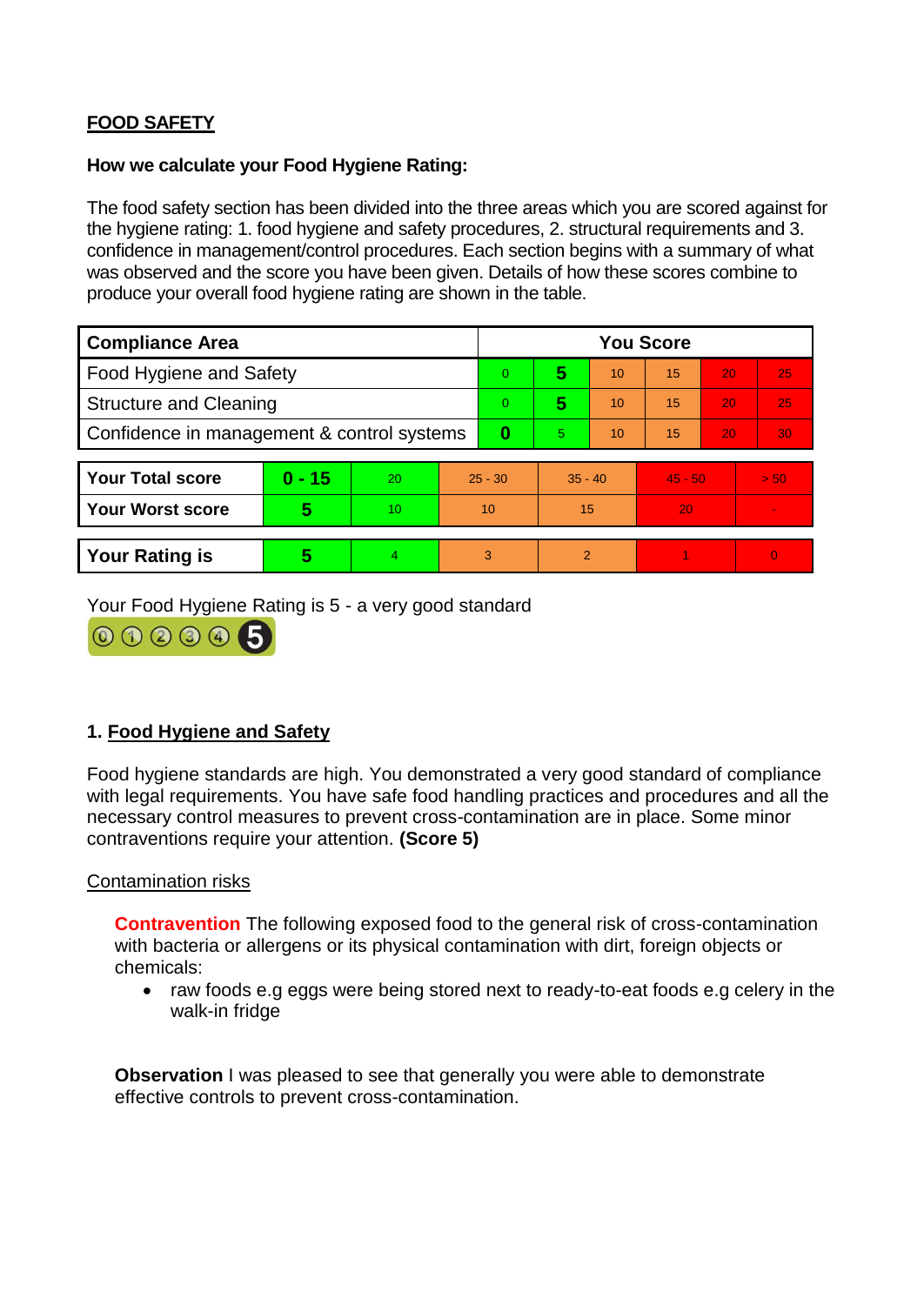## Hand-washing

**Observation** I was pleased to see handwashing was well managed.

## Personal Hygiene

**Observation** I was pleased to see that standards of personal hygiene were high.

### Temperature Control

**Observation** I was pleased to see you were able to limit bacterial growth and/or survival by applying appropriate temperature controls at points critical to food safety and that you were monitoring temperatures.

### Unfit food

**Contravention** The following food was unfit (and was seized or destroyed in my presence) because it was either; past its use by date;

semi skimmed milk was being stored beyond its 'use by' date of 19th January

#### Poor Practices

**Observation** No date of when opened on soya milk stored in hospitality fridge

## **2. Structure and Cleaning**

The structure facilities and standard of cleaning and maintenance are all of a good standard and only minor repairs and/or improvements are required. Pest control and waste disposal provisions are adequate. The minor contraventions require your attention. **(Score 5)**

#### Cleaning of Structure

**Contravention** The following items were dirty and require more frequent and thorough cleaning:

- protective film left on interior to fridge and two door freezer in hospitality area. Remove protective film to aid effective cleaning
- flooring underneath fridge in cake section
- flooring behind and underneath equipment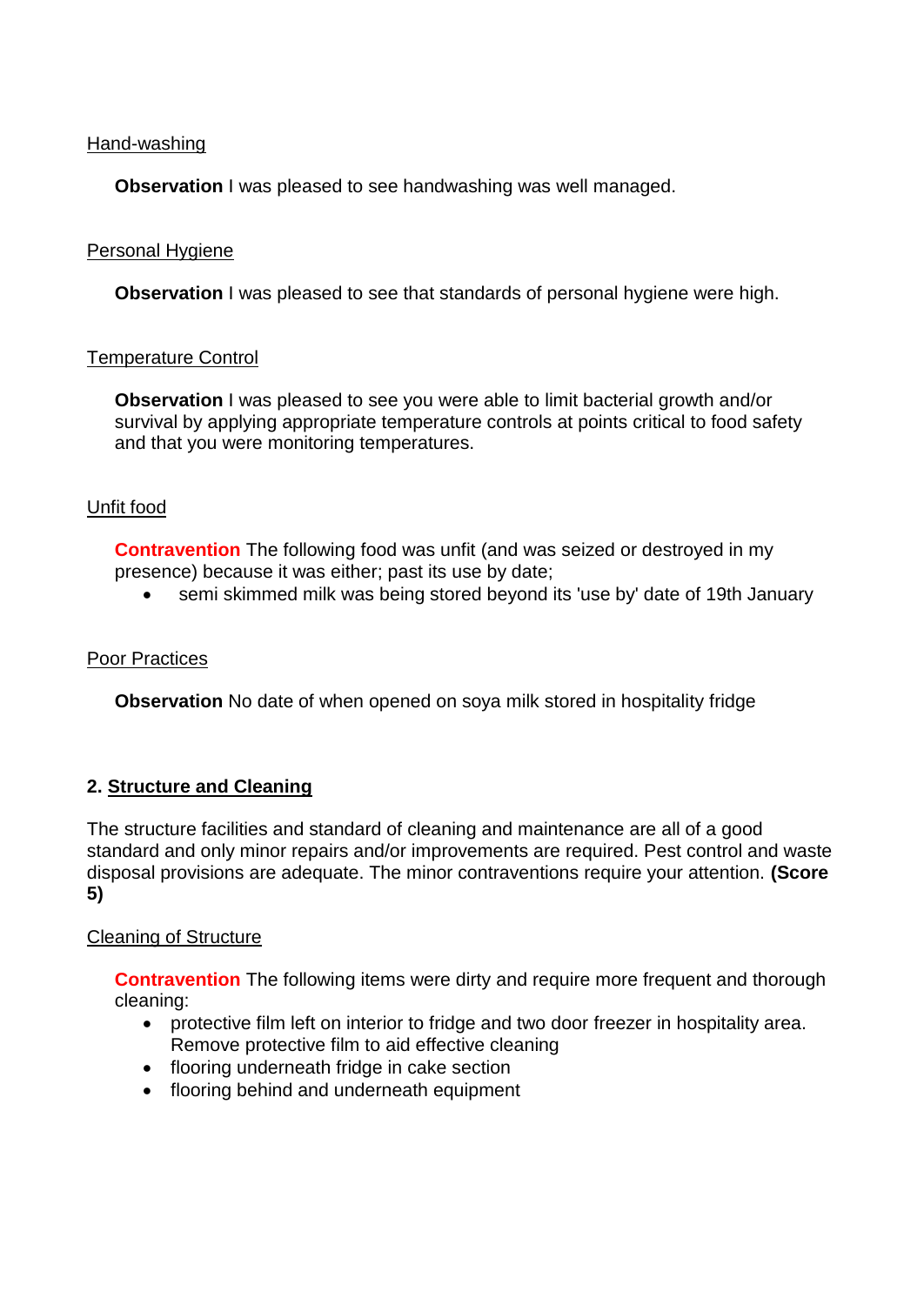# Cleaning of Equipment and Food Contact Surfaces

**Contravention** The following items are dirty and must be cleaned:

- plastic strip curtain to walk-in fridge
- lid to flour container in store room

# Cleaning Chemicals / Materials / Equipment and Methods

**Observation** I was pleased to see that the premises was kept clean and that your cleaning materials, methods and equipment were able to minimise the spread of harmful bacteria between surfaces.

## **Maintenance**

**Observation** You are maintaining the premises in good condition.

## Pest Control

**Observation** I was pleased to see that the premises was proofed against the entry of pests and that pest control procedures were in place.

## **3. Confidence in Management**

A food safety management system is in place and you comply fully with the law. Hazards to food are understood properly controlled managed and reviewed. Your records are appropriate and being maintained. All your staff are suitably supervised and trained. You have a very good track record. **(Score 0)**

## Type of Food Safety Management System Required

**Observation** Your SFBB/food safety management system was in place and working well. I was confident you had effective control over hazards to food.

**Observation** You were date labelling perishable foods appropriately and could demonstrate effective control over food spoilage organisms.

**Observation** You had colour-coded equipment and effective separation between raw and ready-to-eat food at all stages in your operation.